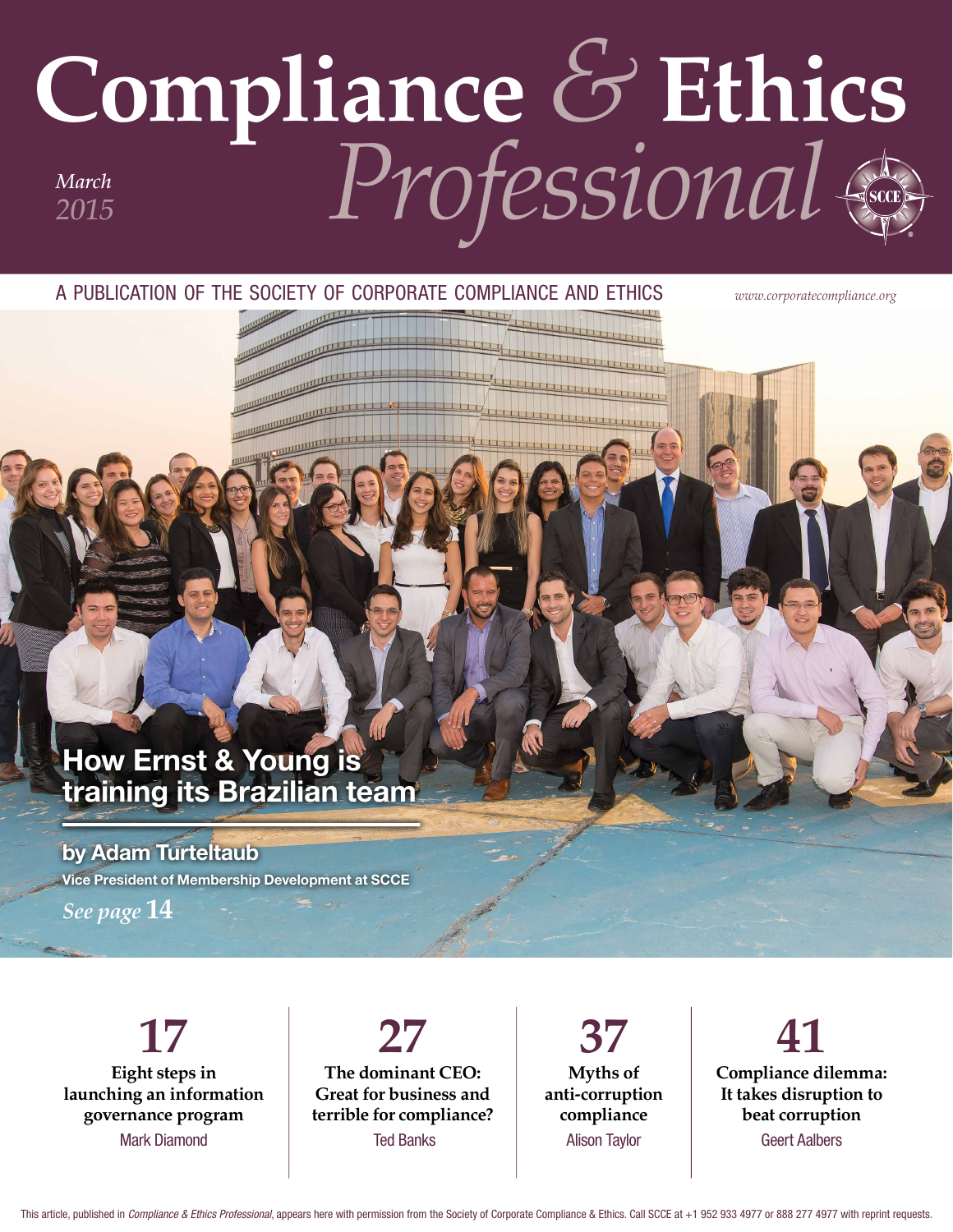### by Walter E. Johnson, MSA, CHC, CRCMP

# **Guest or pest: Lessons from The Wolf**

» Business partners may not understand the compliance officer's role with the remediation process.

- » A successful approach to addressing business partners requires some fexibility.
- » Personal and professional development may alleviate some challenges with daily compliance program management.
- » Applying the 5 Cs of Trust may improve relationships with business partners.
- » Compliance officers and business partners seek similar results, but may apply different approaches.

s compliance officers (COs), we will encounter numerous professionals throughout our careers. Many of our interactions will be amiable and some will not. Some interactions will be consistent and others inconsistent. Individuals and



personalities differ; we must be flexible in our approach but firm with our objective. In general, individuals do not seek to have a partly cloudy day instead of a sunny day. Perception and management of their encountered situations determine whether the day is consumed with opportunities or challenges.

Johnson

The CO has an obligation to the public, employing organization, and the profession.<sup>1</sup>

We are passionate about this obligation and committed to making significant contributions. When compliance guidance is necessary, business partners may welcome the CO with a celebrity greeting, classifying him/her as a welcomed guest. Unfortunately, there are times when the reception is unwelcoming and business partners classify the CO as a pest. Regardless of the welcoming committee's tone, the CO has an obligation to fulfill.

In the movie, **Pulp Fiction**,<sup>2</sup> there is a character named, Winston Wolf (The Wolf). The Wolf has one of the shortest roles in the film, but one of the most important. Despite the flm's intensity and story, there are few debatable observations. As I watched this movie again, it reminded me how COs may be greeted when compliance guidance is requested. Established COs are less likely to experience this unwelcoming reception. New compliance professionals should not be overly concerned with this behavior. In some cases, disappointment is demonstrated by business partners for their own inability to resolve the problem without compliance guidance. In others, it is because the CO has not established the relationship.

compliance professional, but his role is to<br>provide guidance.<br>+1 952 933 4977 or 888 277 4977 www.corporatecompliance.org 59 In this article, I will illustrate Kurt Mortensen's "5 Cs of Trust to The Wolf."3 Although there are several contributing factors to varying professional scenarios, the focus is on personal development and the application of relationship building. This may be beneficial to understanding why hesitation exists when compliance guidance is necessary. The Wolf is not a provide guidance.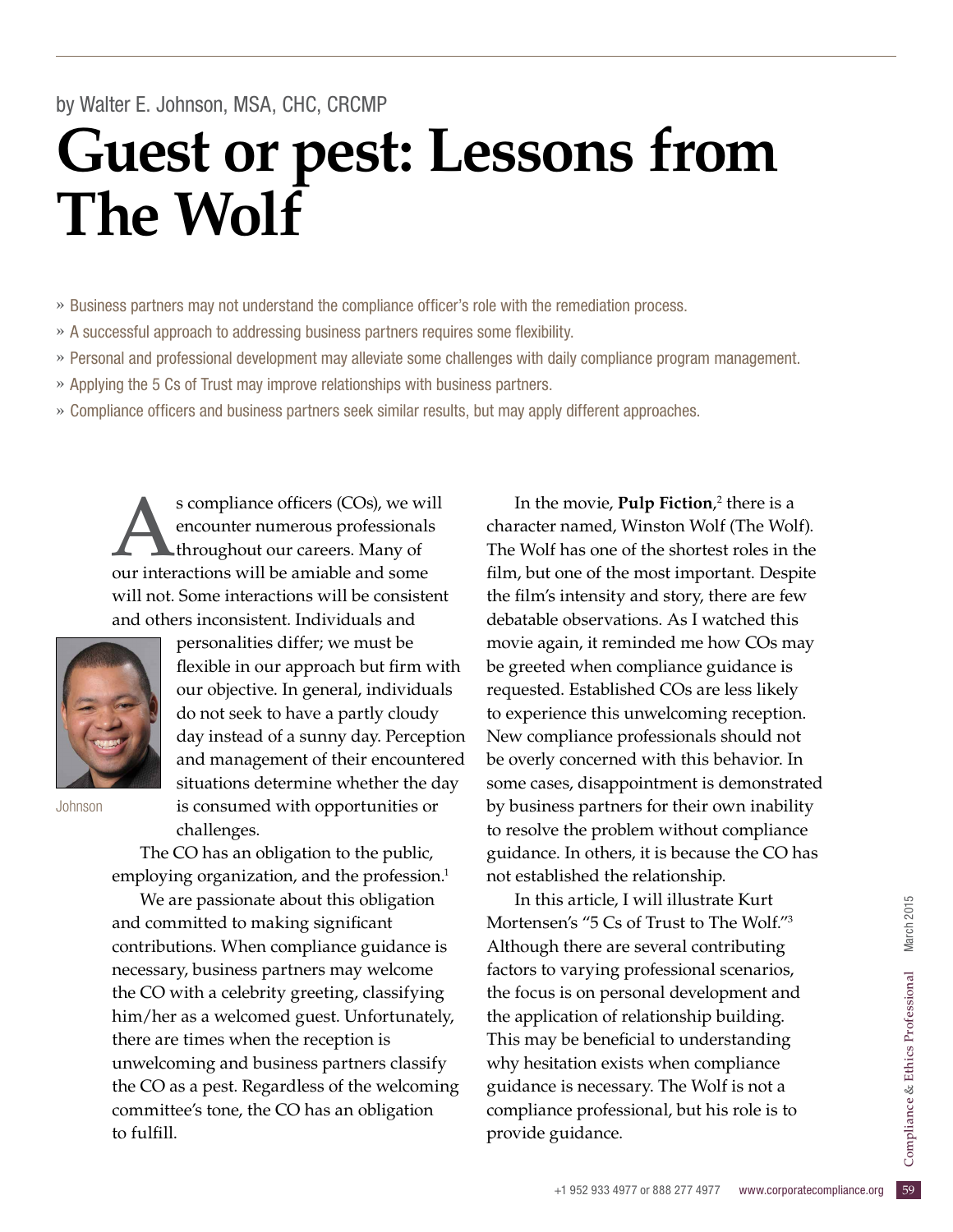In the film, two main characters are faced with a dilemma that is the result of an unintentional action. Both characters assume accountability, but only one character is responsible for the unintentional action. Recognizing the seriousness of this issue, one of the characters contacts their superior, who responds with a series of "if" questions, attempting to measure probability scenarios. Franticly, the character communicates his displeasure with the response and shares his preferred response, which is, "…wait for the cavalry, which should be comin' directly." Surprisingly, the superior's response to this frantic statement is "… you ain't got no problems; wait for The Wolf, who should be comin' directly." It is amazing how instantly relieved the character becomes when he hears The Wolf is the individual assigned to the case.

According to Mortensen, an individual must rank high in the 5 Cs of Trust to experience this reception. Individuals who experience ranking troubles with any of the 5 Cs of Trust can potentially receive an unwelcoming reception. The 5 Cs of Trust are Character, Competence, Confidence, Credibility, and Congruence. I would like to use Winston Wolf and the 5 Cs of Trust to demonstrate how this is useful to the CO.

#### **Character**

*"You're sending The Wolf; that's all you had to say."*

with The Wolf previously or is familiar with<br>
only his reputation. Regardless, the troubled<br>
E<br>
www.corporatecompliance.org +1 952 933 4977 or 888 277 4977 The first C is character. Merriam Webster's definition is the way someone thinks, feels, and behaves. Mortensen believes that an individual's character impacts their persuasion success levels. A subset is an individual's reputation. In the film, it is left up to the viewer to conclude whether the troubled character has worked only his reputation. Regardless, the troubled

character readily embraces The Wolf's assistance.

In the flm, The Wolf arrives at the location before the anticipated time. Upon arrival, he sticks his hand out and says, "I am Winston Wolf. I solve problems." After his greeting, he politely requests entry into the meeting location. Within seconds, this character demonstrates respect, empathy, and commitment. As compliance officers, demonstrating similar behavior consistently will support an open line of communication. Our business partners should have an impression that the CO has a welcoming personality, which makes it easier for business partners to express concerns and strengthens trust between parties.

#### **Competence**

*"Let's get down to brass tacks, gentlemen. If I was informed correctly, the clock is ticking…"*

According to Merriam-Webster, competence is the ability to do something well. The Wolf understands the urgency to diligently remediate the problem. He doesn't hesitate with his approach. The film's characters and viewers alike are instantly convinced that The Wolf has experience with remediation. Quickly, he asks questions to confrm information previously received from his superior and obtain new information from parties at the location. He requests the availability of resources that may assist him with completing the task. He delegates responsibilities to complete his communicated strategy.

Often, COs receive requests to provide guidance quickly. Understanding the problem quickly is an expectation. Appropriately contributing to the strategy or remediation plan is essential and demonstrates competence. The ability to recite regulations is not a requirement. It is a skill acquired with experience. Many requests will require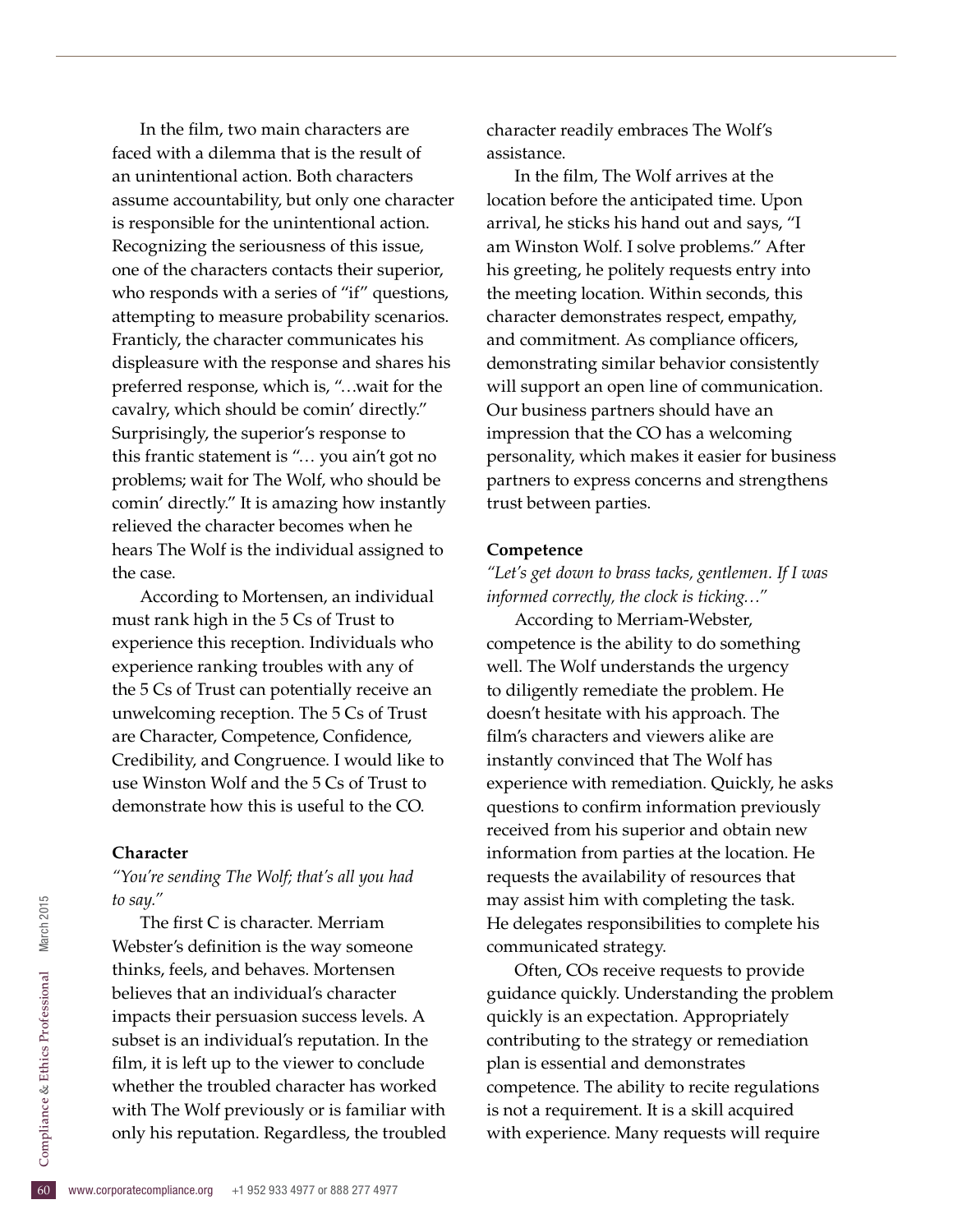reviewing a regulation or other reference material prior to contributing to a strategy or remediation plan. Delaying a response to review regulations also demonstrates competence. When there is appropriate communication regarding next steps and an anticipated timeframe, business partners are usually receptive.

#### **Confdence**

*"Set it straight, Buster. I'm not here to say 'please.' I'm here to tell you what to do. And if selfpreservation is an instinct you possess, you better do it and do it quick. I'm here to help. If my help's not appreciated, lotsa luck gentlemen."*

Confidence is a feeling of belief that you can do something well or succeed at something. Throughout this statement, The Wolf demonstrates his value to the situation. The Wolf implies that the main characters requested assistance because they questioned their competence and lacked confidence to remediate the problem alone. Next, he reminds them that if they forgot the reason for his presence, then they need to proceed with their strategy without him. Finally, The Wolf does not have confidence that the characters could get out of this situation without additional problems.

The compliance profession is evolving continuously. Maintaining awareness with numerous agencies, regulations, and industry news can be overwhelming. Personal and professional development contributes to confidence. For example, generating experience by implementing an organizational policy to comply with regulations may lead to confidence in policy implementation. Wisdom obtained from several implementations may lead to increased confidence in policy implementation. Demonstrating confidence may improve a business partner's confdence in the compliance program.

#### **Credibility**

*"Mr. Wolf…It was a pleasure watchin' you work."*

Credibility is the quality or power of inspiring belief. It is apparent that one of the characters believed The Wolf was credible prior to arriving at the location. To the other main character, The Wolf had to demonstrate his credibility.

Daily, COs receive numerous requests for compliance guidance and/or remediation. In many cases, the requests originate from the same business partners. Maintaining commitments and following through on promises is an approach to improving credibility with business partners. Through enterprise-wide program promotion and internal references, the CO will connect with other business partners that will reinforce program credibility.

#### **Congruence**

*"If I'm curt with you, it's because time is a factor. I think fast, I talk fast, and I need you guys to act fast if you want to get out of this. So pretty please, with sugar on top…"*

Congruence can be defined as the quality or state of agreeing, coinciding, or being congruent. One of the main characters doesn't agree with The Wolf's approach to communicating instructions. The Wolf defends his character and his need to be polite. The Wolf implies that he is the same cordial individual, but he is responding in congruence with this situation.

management. This is a contributing factor<br>to the confusion that remains about the<br> $+1\,952\,933\,4977\,\text{or}\,888\,277\,4977\quad \text{www.corporate} \label{eq:2.1}$ Resources and risks vary from organization to organization, so there is not an expectation for identical compliance programs. Similarly, the CO's role varies from organization to organization. Some COs focus solely on compliance, and others alternate between other functions, such as quality, risk management, ethics, and emergency to the confusion that remains about the